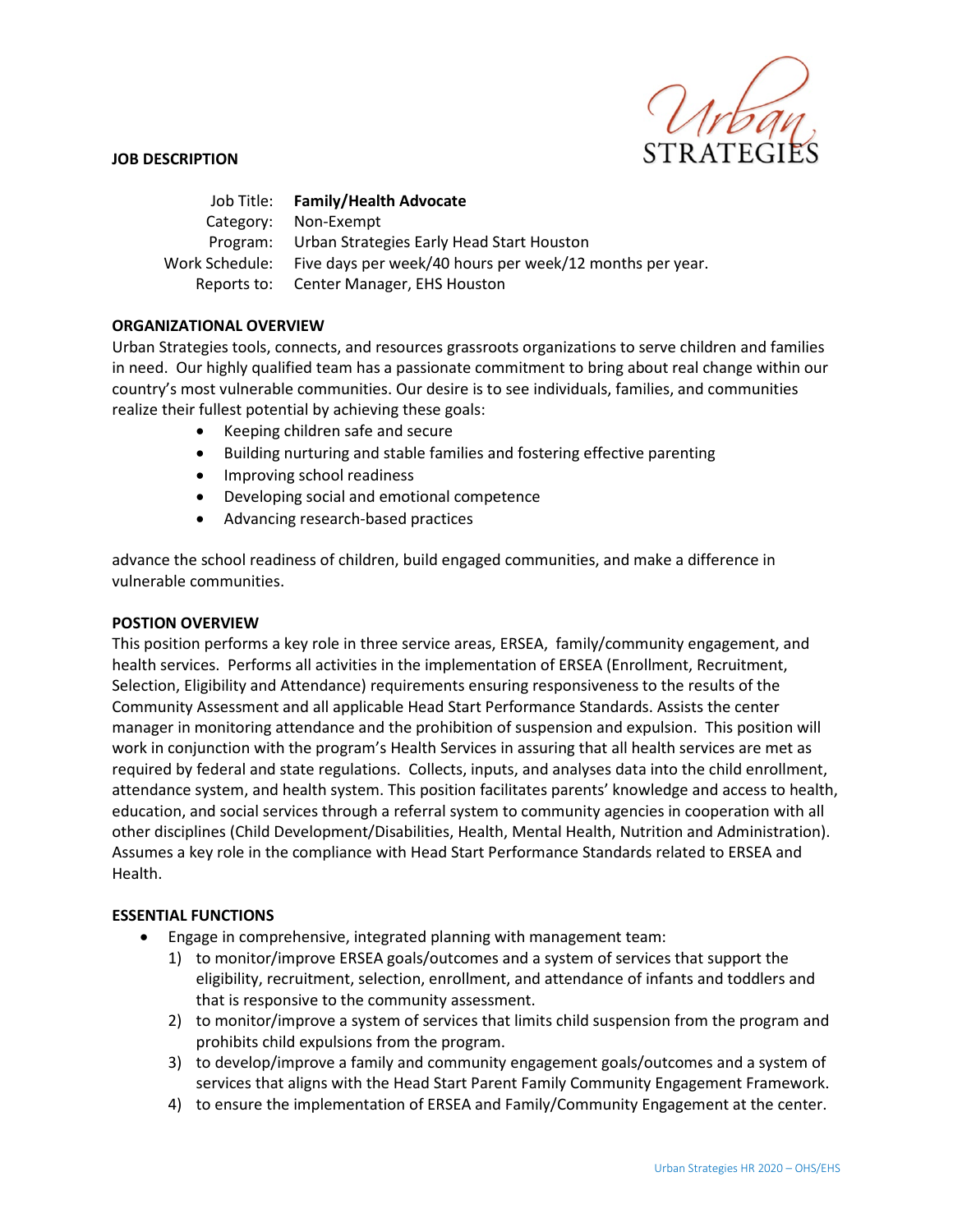- Assist in the assessment of community, program, child and family needs, strengths, and resources in quality of life issues, compile and input data.
- Under the direction of the center manager assist in tracking, reporting each child's attendance and follows through with individual intervention in situations of chronic absenteeism.
- Assist in the collection of data for the Community Assessment.
- Assist with the annual program self-assessment and federal onsite review process, focused on compliance with ERSEA and progress on family/community engagement; report on strengths, recommendations, required improvements; implement improvements and recommendations; incorporate into program planning process.

## **POSITION SPECIFIC DUTIES AND RESPONSIBILITIES:**

## **ERSEA**

- Implement the system to track the eligibility, recruitment, selection, enrollment, and attendance of children to comply with federal and state program regulations.
- Assist in creating the criteria for the selection and enrollment of children assuring responsiveness to community assessment and reflecting data on dual language learners, homeless children, children in foster care, and children with disabilities.
- Perform intake/registration procedures for all families and ensures income verification and eligibility qualifications of children and families are met; and ensure applications are complete and data is accurately entered in the Child Plus database.
- Assure and maintain record keeping and reporting policies for waitlists, enrollment, attendance, timelines, schedules, and procedures in accordance with designated state and federal program requirements.
- Conduct on-going monitoring, tracking, follow-up and analysis of enrollment and attendance data, and produce regular reports for management meetings.
- Assist in addressing any possible child suspensions and in the prohibition of expulsion and collaboration with the Mental Health Services.
- Maintain enrollment forms, insuring information is current, correct and disseminated to all necessary staff to meet program requirements.
- Perform recruitment activities in response to enrollment data and wait list data.
- Ensure full program enrollment and maintenance of a sufficient wait list.
- Compile and submit Program Information Report (PIR) data on a periodic basis.

# **FAMILY SERVICE/COMMUNITY ENGAGEMENT**

- Implement the system for Family and Community Engagement Services.
- Implement system of services, record keeping and reporting of the Family Partnership Agreement and assure its alignment to the Parent Family Community Engagement Framework.
- Assist in being the program resource for consultation, information, and referral regarding community resources to staff and client families.
- Assesses the needs of children and families and provides referrals to community resources to meet the needs as well as schedules follow-up on the referrals. Tracks all referrals.

## **HEALTH SERVICES**

- In the enrollment process, collects and documents all health-related data for each child and family and shares that information through the Child Plus reports to the Health Service staff.
- Collaborates with Health Services staff in the provision, referral, follow-up of health-related services (insurance, medical home, screenings, baby well-checks, dental checks, immunizations).
- Collaborates with Health Services staff in assuring the data input regarding all health services.
- Collaborates with Health Services staff in the communication regarding referrals to parents.
- Collaborates with Health Services staff in the provision of information and trainings to parents regarding health issues.